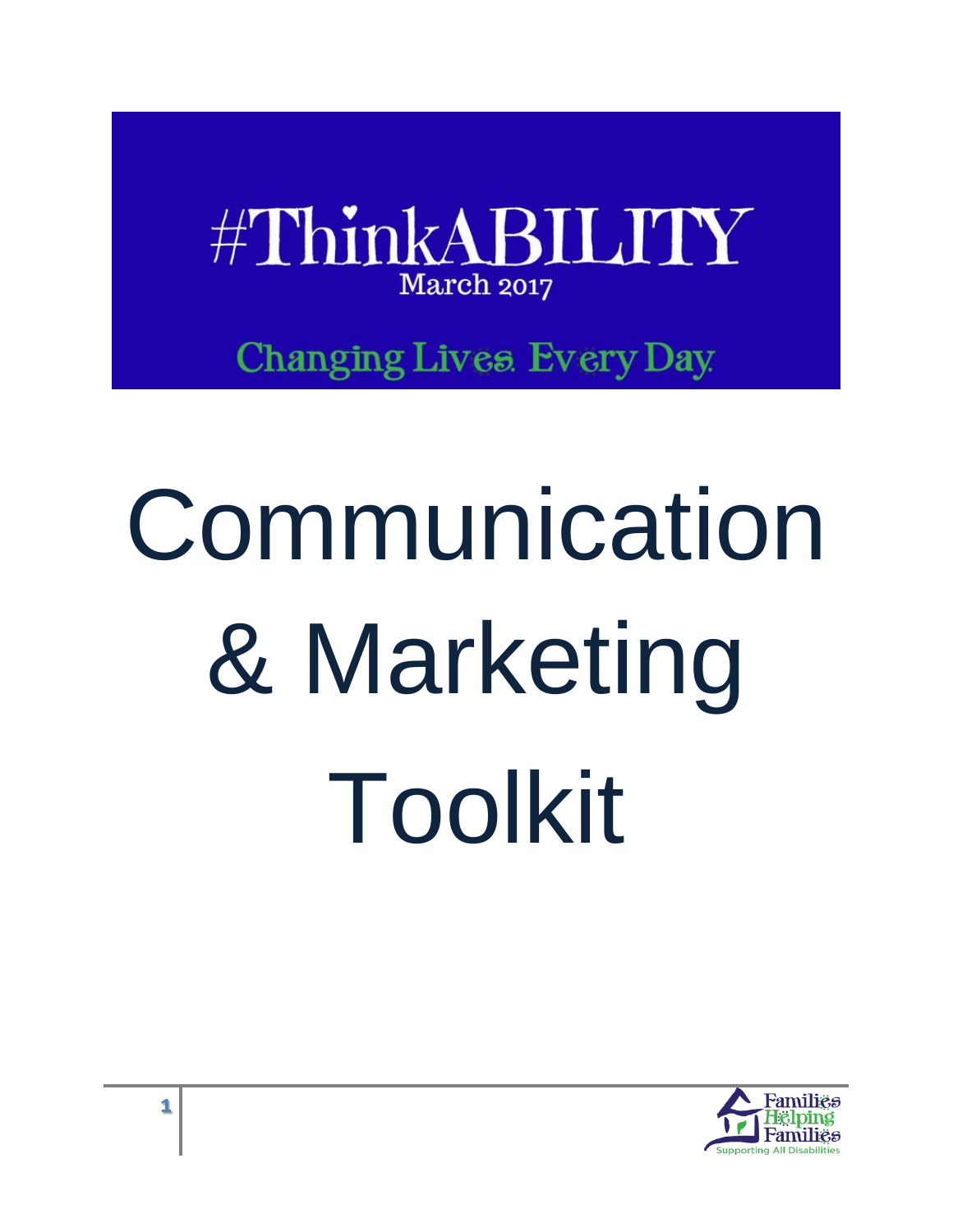## **TABLE OF CONTENTS**

| <b>Fact Sheet</b>                 |  |
|-----------------------------------|--|
| <b>On-line Marketing</b>          |  |
| <b>Email and Letter Marketing</b> |  |
| <b>Press Release Template</b>     |  |
| Social Media Calendar             |  |

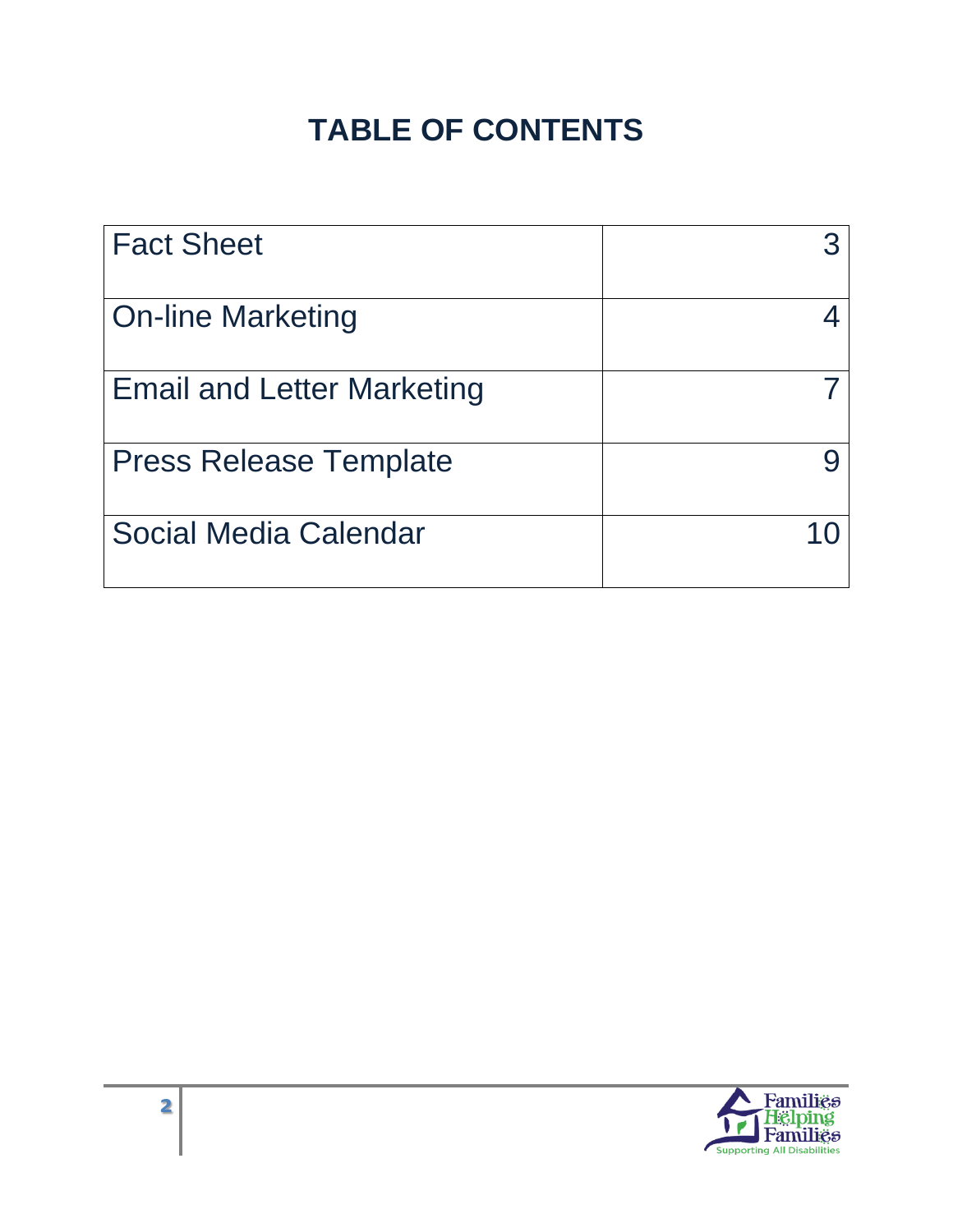## FACT SHEET

- $\bullet$  #ThinkABILITY is from March 1 31, 2017. It's a month long social media campaign to celebrate accomplishments of individuals with disabilities.
- Anyone can participate in this event. You, me and anyone else that wants to celebrate individuals with disabilities.
- The official event will be happening on Facebook, Twitter and Instagram. However, we anticipate many will also share on Pinterest and LinkedIn.
- You can get involved by liking, sharing, retweeting our posts and creating some of your own.
- Share a story, video, quote or other inspirational things.
- The event was created by the Young Professional Leadership Council of Families Helping Families of Jefferson. They want to recognize and celebrate what people with disabilities accomplish every day. Too often we hear stories, people whispering, negative comments and more from individuals regarding people with disabilities. People with disabilities are more like people without disabilities than different.
- Things worth sharing can literally be anything, as long as it's positive. It could be a very small accomplishment to something monumental.
- You can post your stuff on your own social media sites.

To find, like and share our posts, click the social media icons



**Don't forget to mark each post with hashtags**: #ThinkABILITY & #FamiliesHelpingFamilies

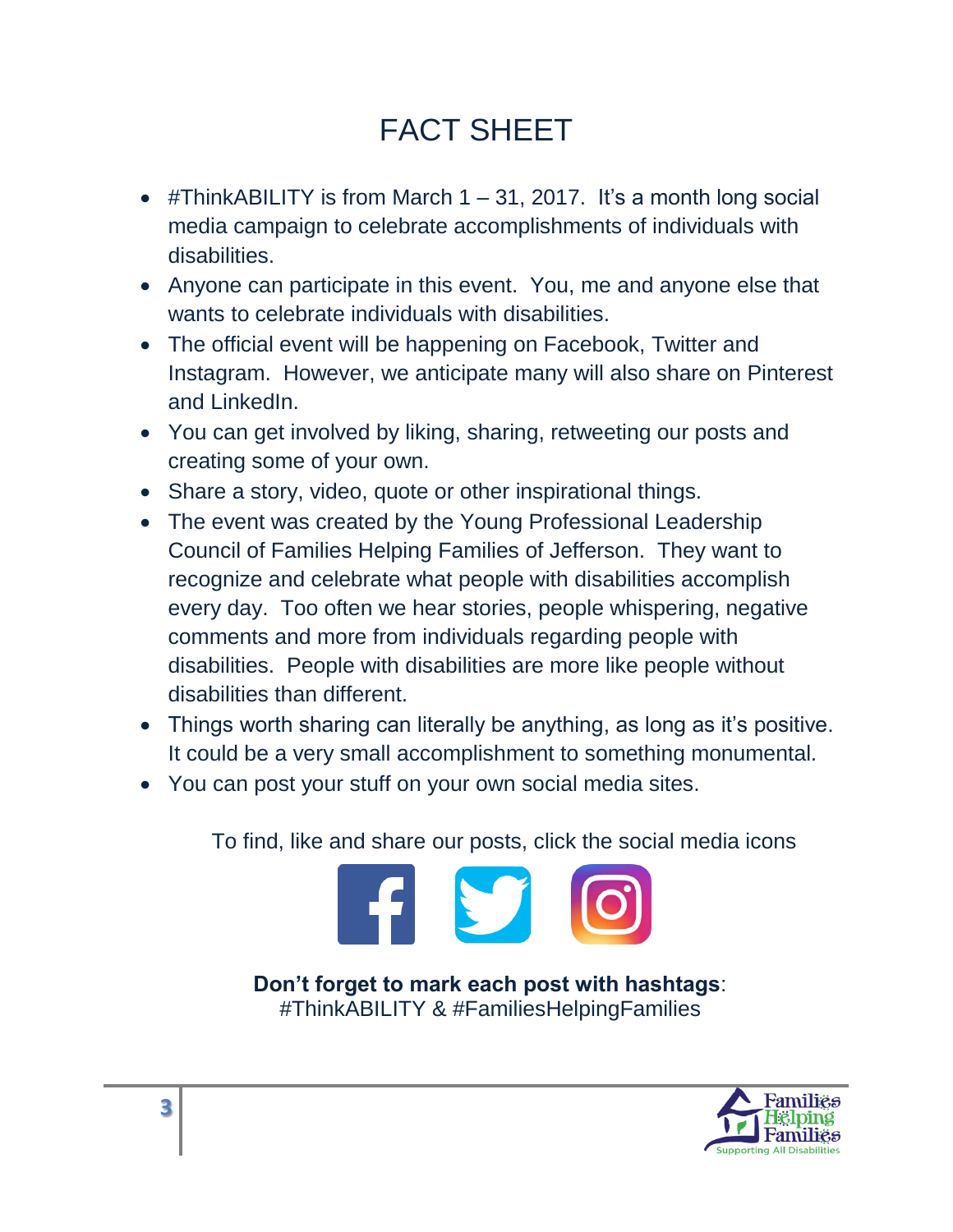## ONLINE Marketing

**[FACEBOOK:](http://www.facebook.com/FHFJefferson)** Facebook has no word limit – but shorter is better. Facebook makes a bigger impression with an image and a link. If you are writing a post about someone specific, share a picture of the person. If there is a story on-line or YouTube video you think is super cool, post the link.

- 1. Get started by "liking" the Families Helping Families of Jefferson Facebook page [www.facebook.com/FHFJefferson.](http://www.facebook.com/FHFJefferson) This will keep you connected.
- 2. Start sharing the event by using the official #ThinkABILITY Day branding for your Facebook Cover Photo. You can download it from Families Helping Families Website at [http://fhfjefferson.org/whats](http://fhfjefferson.org/whats-going-on/special-events/thinkability)[going-on/special-events/thinkability.](http://fhfjefferson.org/whats-going-on/special-events/thinkability)
- 3. Tell everyone about your participation in #ThinkABILITY Day (familiarize your followers and friends), and encourage them to share your posts about your participation.
- 4. Be strategic about your messaging and timing. Best time for postings are early morning, noon time and late afternoon.
- 5. Use #ThinkABILITY to make your post searchable with all other related #ThinkABILITY posts.
- 6. Use #FamiliesHelpingFamilies to help bring attention to the wonderful support the FHF network provides to families of children with disabilities and adults with disabilities.

#### **Pre-March Sample Facebook Posts:**

"What are you doing in March? I'm participating in #ThinkABILITY month! Want to join me? #FamiliesHelpingFamilies"

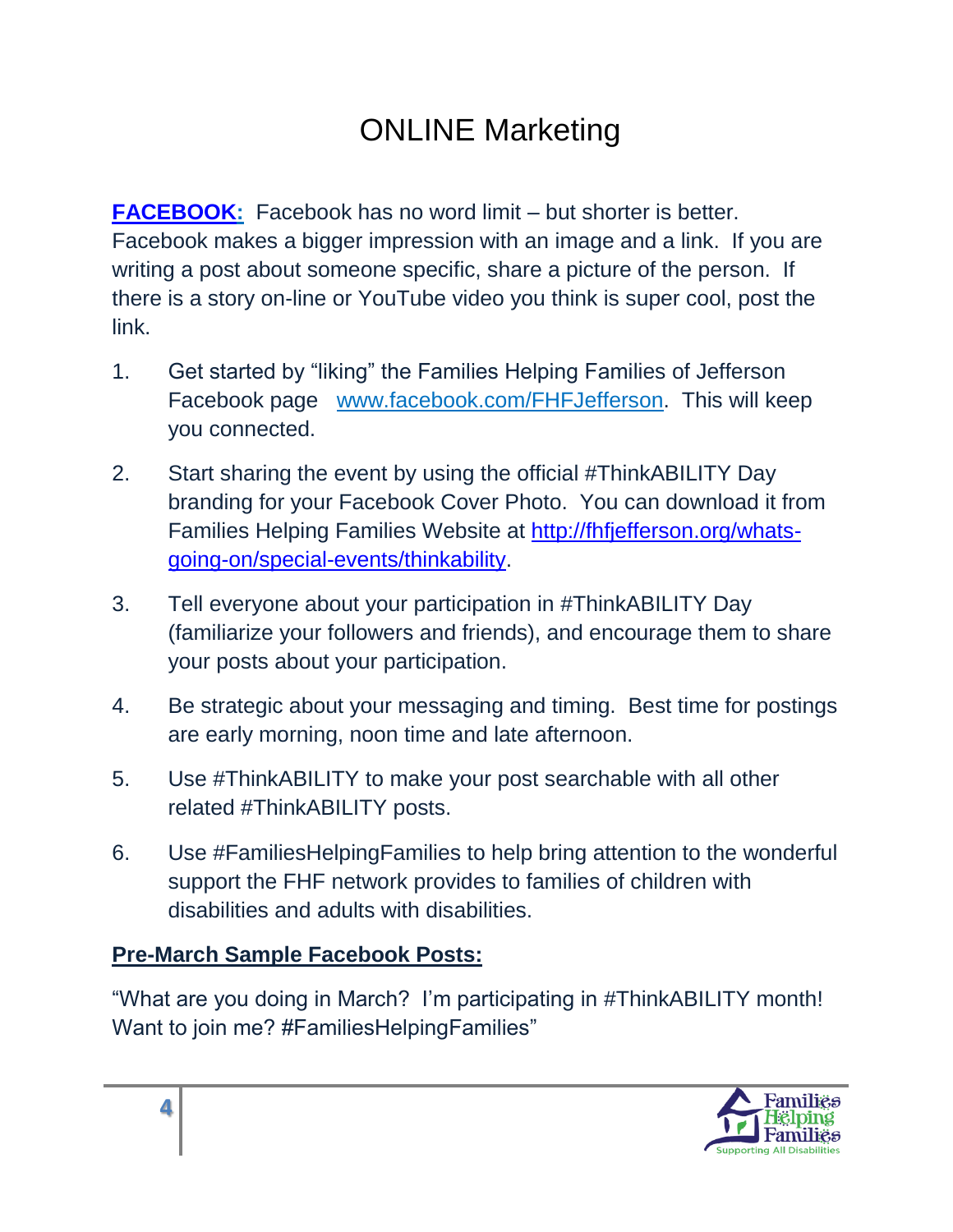"Help me spread the word about #ThinkABILITY month #FamiliesHelpingFamilies"

"Coming Soon – #ThinkABILITY month #FamiliesHelpingFamilies.

**[TWITTER:](https://twitter.com/FHFofJefferson)** Twitter only allows 140 characters – use your words wisely and don't forget to include #ThinkABILITY and #FamiliesHelpingFamilies when possible.

- 1. Get started by "following" the Families Helping Families of Jefferson Twitter page. [@FHFofJefferson.](https://twitter.com/FHFofJefferson) This will keep you connected.
- 2. Start sharing the event by using the official #ThinkABILITY Day branding for your Twitter Cover Photo. You can download it from Families Helping Families Website at [http://fhfjefferson.org/whats](http://fhfjefferson.org/whats-going-on/special-events/thinkability)[going-on/special-events/thinkability.](http://fhfjefferson.org/whats-going-on/special-events/thinkability)
- 3. Tell everyone about your participation in #ThinkABILITY Day (familiarize your followers and friends), and encourage them to share your posts about your participation.
- 4. People tweet all the time. However, the majority report they tweet in the early morning, mid/late afternoon and weekends.
- 5. Use #ThinkABILITY to make your post searchable with all other related #ThinkABILITY posts.
- 6. Use #FamiliesHelpingFamilies to help bring attention to the wonderful support the FHF network provides to families of children with disabilities and adults with disabilities.

#### **Pre-March Sample Tweets**

"@FHFofJefferson we are getting ready for #ThinkABILITY #FamiliesHelpingFamilies"

"#ThinkABILITY month coming in March 2016 #FamiliesHelpingFamilies"

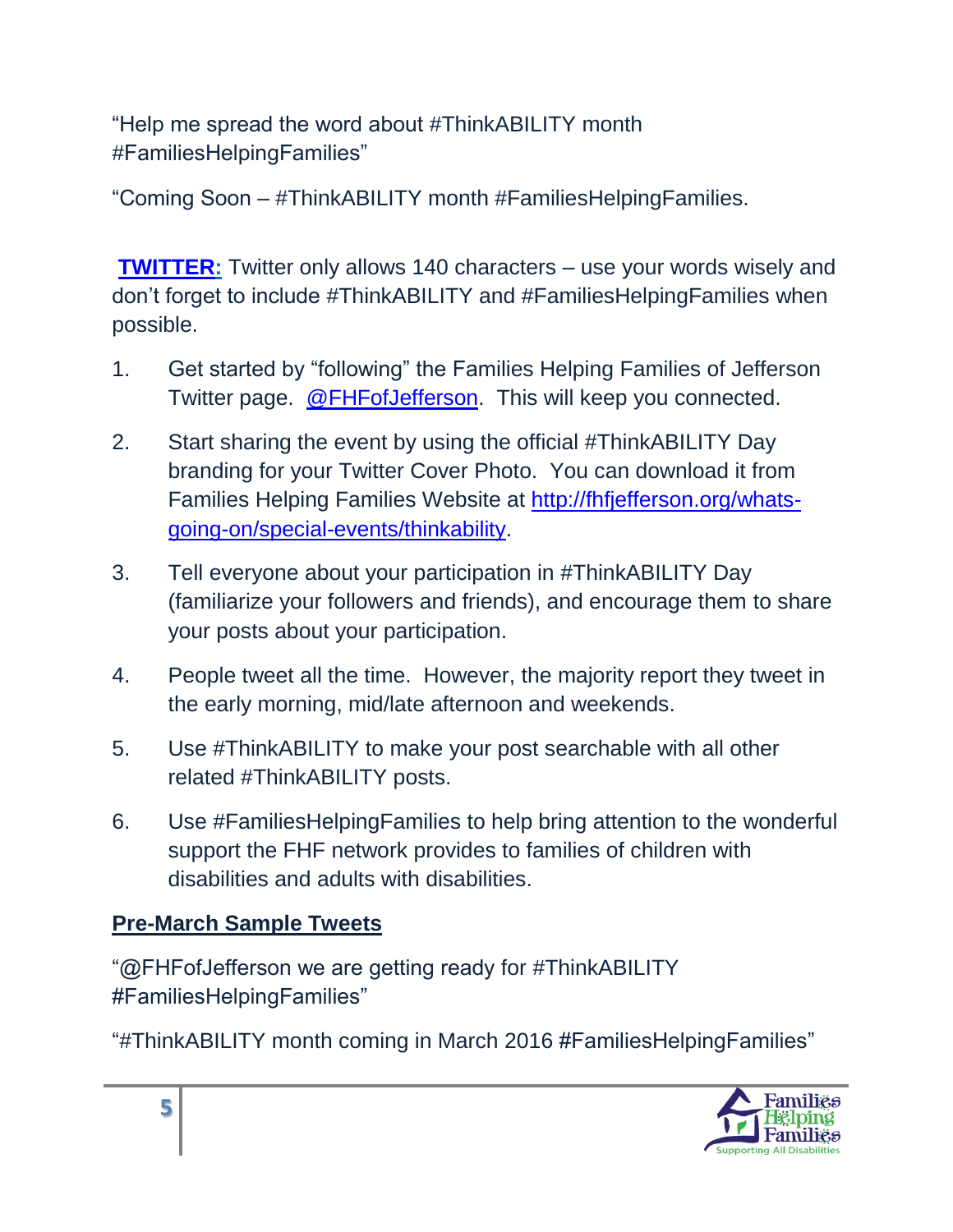"Are you ready for #ThinkABILITY month? #FamiliesHelpingFamilies

**[INSTAGRAM:](http://www.instagram.com/fhfofjefferson)** The caption limits and comment limits for Instagram are now set at 2200 characters. You cannot share a photo that someone else posts to their Instagram account. However, Instagram makes sharing "your" photos from your phone super easy. Also, they give you the option to share your Instagram post to your other social media accounts all at one time. Currently, you can share on Facebook, Twitter, Tumbler and Flickr.

If you are sharing a photo of someone specific, caption the post by writing about them and their ABILITIES.

- 1. Get started by "liking" the Families Helping Families of Jefferson Instagram page. [www.instagram.com/fhfofjefferson](http://www.instagram.com/fhfofjefferson) . This will keep you connected.
- 2. Start by posting the official #ThinkABILITY Day branding photo to your Instagram account. You can download it from Families Helping Families Website at [http://fhfjefferson.org/whats-going-on/special](http://fhfjefferson.org/whats-going-on/special-events/thinkability)[events/thinkability.](http://fhfjefferson.org/whats-going-on/special-events/thinkability) Write a caption with your post telling followers about your participation (familiarize your followers and friends) and encourage them to participate.
- 3. Visit our **Instagram** page daily and like our posts.
- 4. Be strategic about your messaging and timing. Best time for postings are early morning, noon time and late afternoon.
- 5. Use #ThinkABILITY when captioning your posts so it will be searchable with all other related #ThinkABILITY posts.
- 6. Use #FamiliesHelpingFamilies to help bring attention to the wonderful support the FHF network provides to families of children with disabilities and adults with disabilities.

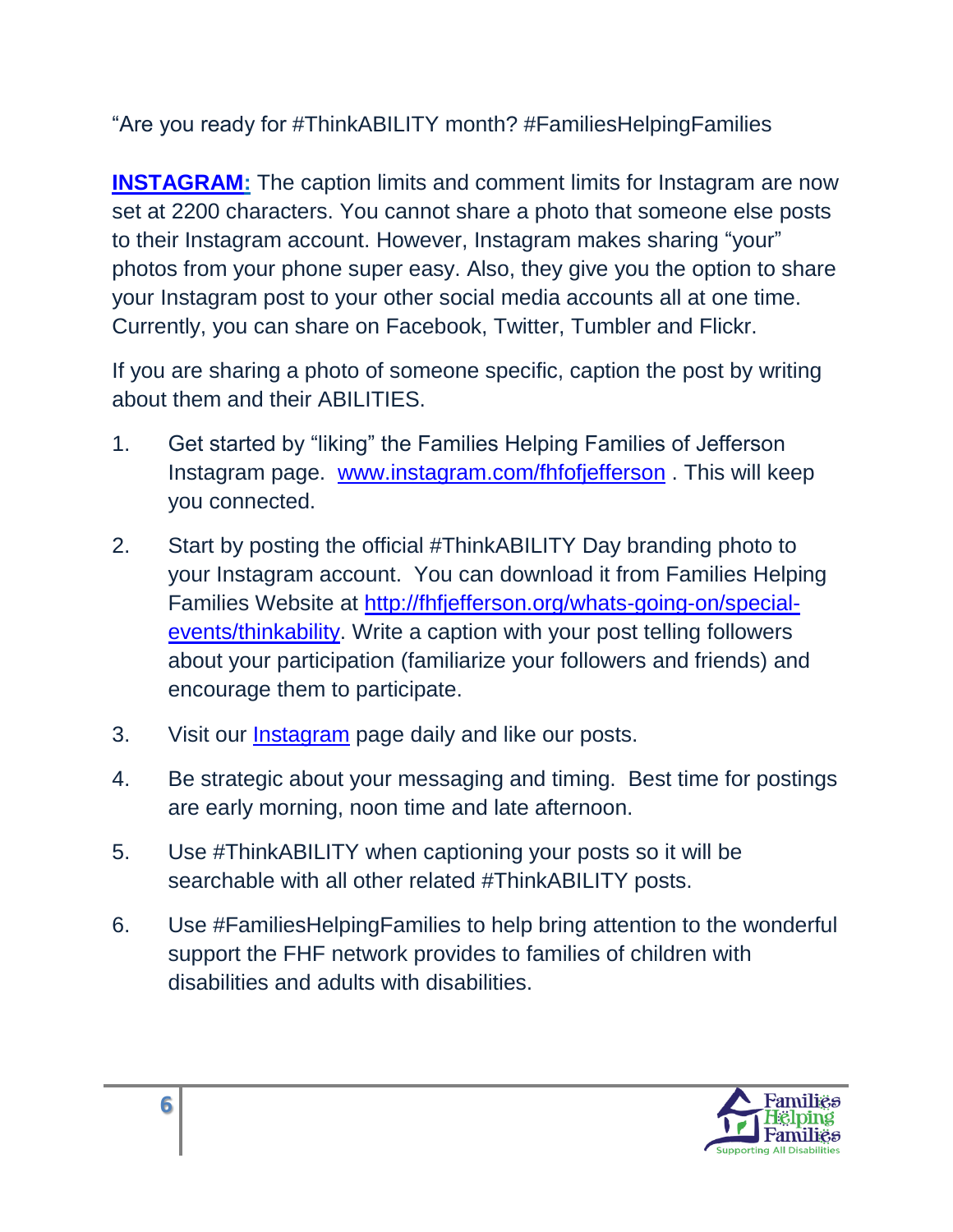## EMAIL AND LETTER TEMPLETS

Dear (Insert Name),

I have some wonderful news to share with you. During the month of March, I'm participating in #ThinkABILITY Month to bring attention to the wonderful things people with disabilities do every day.

(You could insert a story here)

I'm writing you in hopes that you will join me in this month long social media celebration.

All you need to do is:

- Like and share my posts on Facebook
- Like and retweet my tweets on Twitter
- Like our posts on Instagram.
- Share your own stories, video's, quotes or other inspiration things.
- Most importantly, use #ThinkABILITY and #FamiliesHelpingFamilies in all posts and tweets so they are easily searchable and can determine the true impact of this event.

I hope I can count on you to help out. It doesn't cost anything and the messages we'll be sharing will bring a lot of positive attention to people with disabilities.

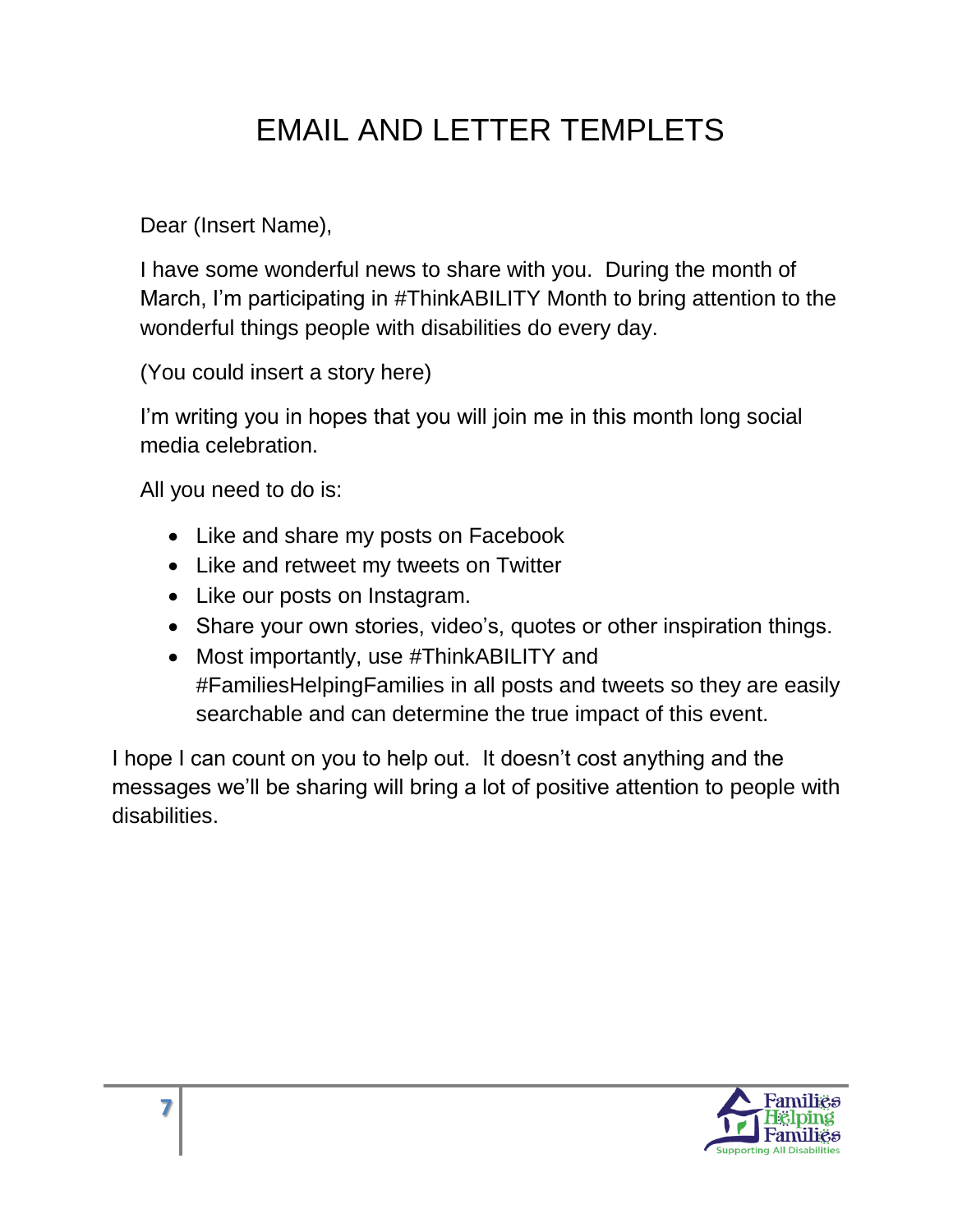Dear (Insert Name)

Today is (March \_\_) and it's officially #ThinkABILITY Month. For the rest of the month, people will be posting all over Facebook, Twitter and Instagram accomplishments of people with disabilities.

I'm writing in hopes that you want to participate in this great social media event with me. It doesn't cost you anything and all you need to do is:

- Like and share my posts on Facebook
- Like and retweet my tweets on Twitter
- Like our posts on Instagram
- Share your own stories, video's, quotes or other inspiration things.
- Most importantly, use #ThinkABILITY and #FamiliesHelpingFamilies in all posts and tweets so they are easily searchable and can determine the true impact of this event.

I hope I can count on you to help out. The messages we'll be sharing will bring a lot of positive attention to people with disabilities.

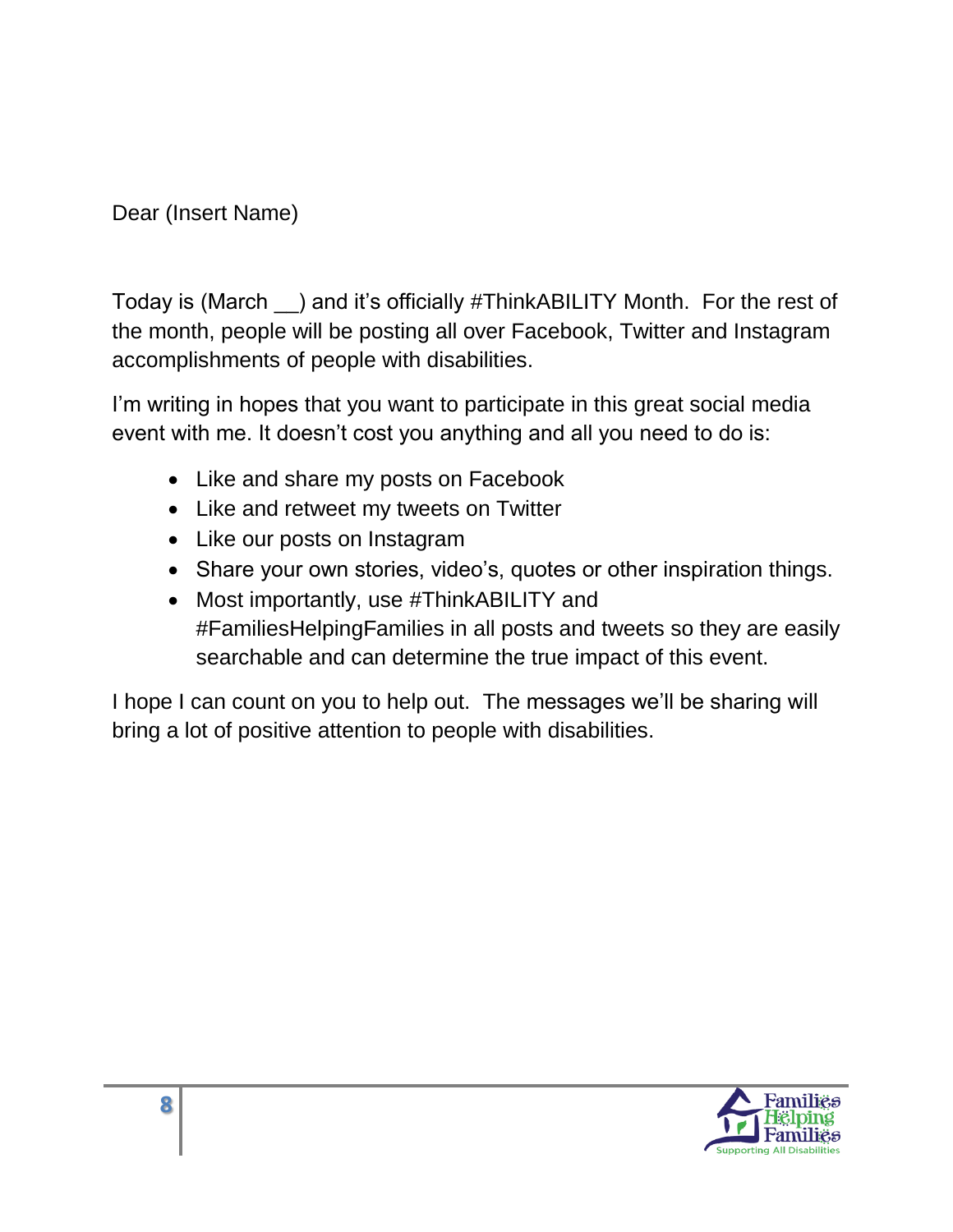## PRESS RELEASE TEMPLATE

#### **FOR IMMEDIATE RELEASE**

For more information contact: (Your Name) (Your Email) (Your Phone number)

> (Your organization) to Participate in #ThinkABILITY Month March 1 – 31, 2017

**(City, State / Date) –** (Your organization) announces its participation in #ThinkABILITY month hosted by Families Helping Families of Jefferson. #ThinkABILITY month is a month long Social Media Campaign to celebrate accomplishments of individuals with disabilities. Every day during the month of March we will post stories, quotes or other inspirational things.

We are asking the public to **like** the Families Helping Families of Jefferson (FHF) Facebook page at www.facebook.com/FHFJefferson follow us on Twitter @FHFofJefferson and Instagram at www.instagram.com/fhfofjefferson. The public is also encouraged to share the posts on Facebook, retweet the tweets on Twitter, and post their own positive story to any/all of their social media accounts. Remember to include the hashtags #ThinkABILITY and #FamiliesHelpingFamilies in the posts.

For more information about (Your Organization), please visit (insert your website). For more information about #ThinkABILITY month, please email [mjacob@fhfjefferson.org.](mailto:mjacob@fhfjefferson.org)

###

About (Your organization): (Insert information about your organization)

About Families Helping Families of Jefferson:

Families Helping Families of Jefferson is part of the Statewide Families Helping Families Network. We are parents or relatives of children with disabilities and individuals with disabilities. We believe that everyone, no matter how severe the disability, are born with abilities. We encourage and support everyone to nurture those abilities to their fullest potential. We Change Lives. Every Day.

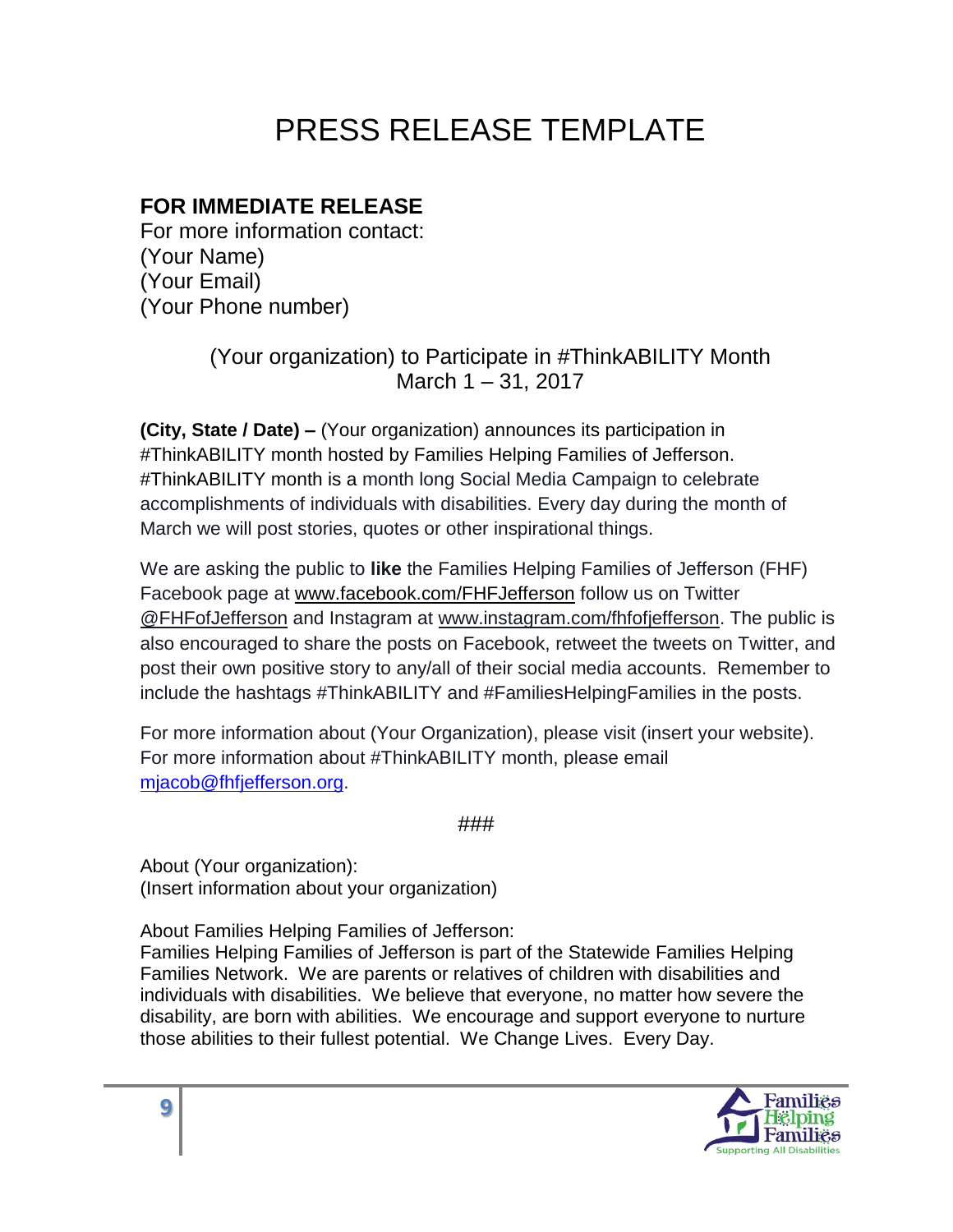# **SOCIAL MEDIA CALENDAR**

Use this calendar to help plan your social media messages so it is strategic. The calendar is designed to increase frequency of messaging leading to March 1<sup>st</sup>. You may want to use separate calendars for different social media platforms.

| <b>Date/Time</b>                         | <b>Message</b>                                                                                                                         | √ when completed |
|------------------------------------------|----------------------------------------------------------------------------------------------------------------------------------------|------------------|
| Sample<br>February 10, 2017<br>$9:00$ am | Sample<br>What are you doing in<br>March? I'm participating<br>in #ThinkABILITY month!<br>Want to join me?<br>#FamiliesHelpingFamilies |                  |
| February 11, 2017                        |                                                                                                                                        |                  |
| February 12, 2017                        |                                                                                                                                        |                  |
| February 13, 2017                        |                                                                                                                                        |                  |

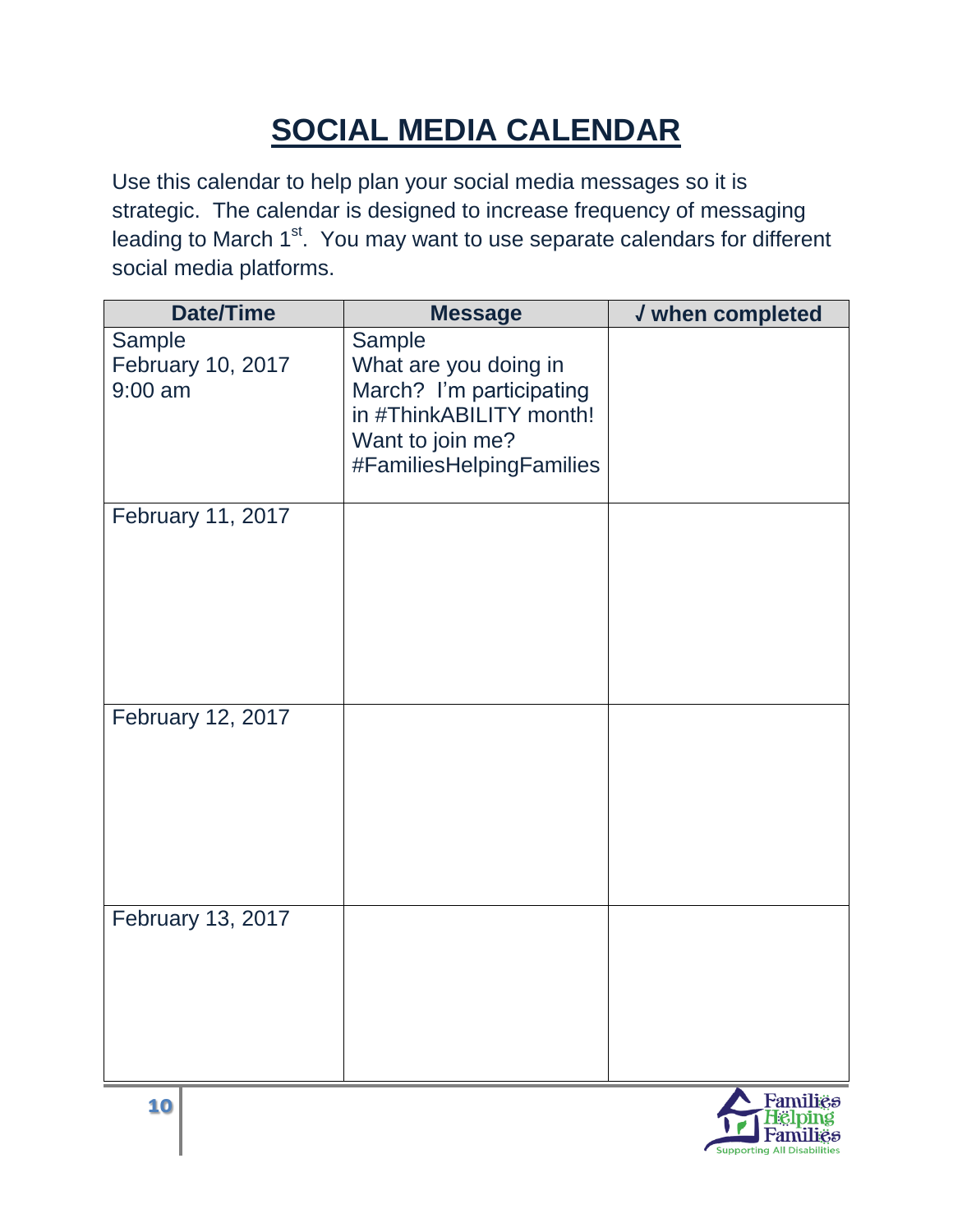| <b>Date/Time</b>  | <b>Message</b> | <b>J</b> when completed |
|-------------------|----------------|-------------------------|
| February 14, 2017 |                |                         |
|                   |                |                         |
|                   |                |                         |
|                   |                |                         |
|                   |                |                         |
|                   |                |                         |
|                   |                |                         |
|                   |                |                         |
| February 15, 2017 |                |                         |
|                   |                |                         |
|                   |                |                         |
|                   |                |                         |
|                   |                |                         |
|                   |                |                         |
|                   |                |                         |
| February 16, 2017 |                |                         |
|                   |                |                         |
|                   |                |                         |
|                   |                |                         |
|                   |                |                         |
|                   |                |                         |
|                   |                |                         |
|                   |                |                         |
| February 17, 2017 |                |                         |
|                   |                |                         |
|                   |                |                         |
|                   |                |                         |
|                   |                |                         |
|                   |                |                         |
|                   |                |                         |
|                   |                |                         |
|                   |                |                         |

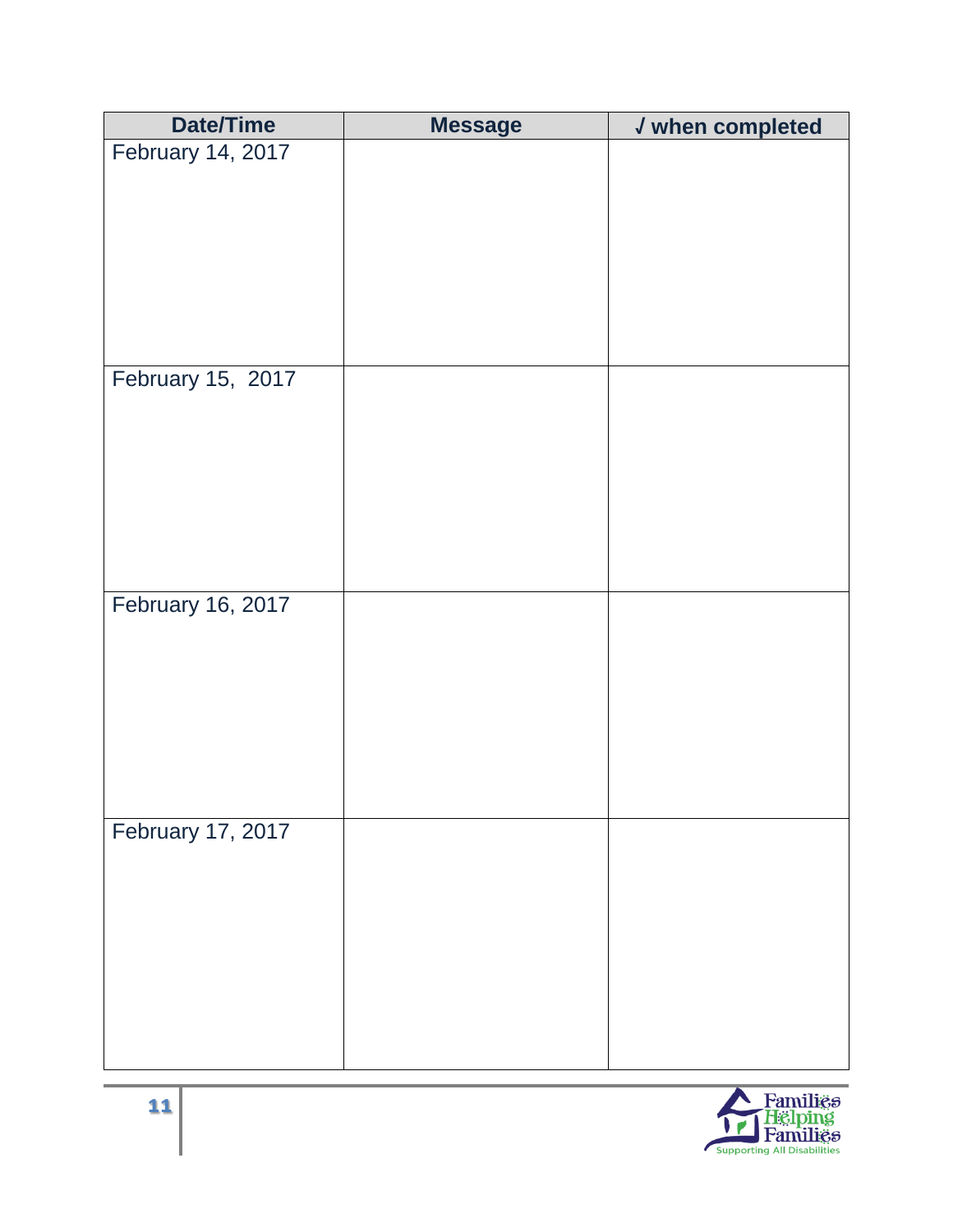| <b>Date/Time</b>  | <b>Message</b> | <b>J</b> when completed |
|-------------------|----------------|-------------------------|
| February 18, 2017 |                |                         |
|                   |                |                         |
|                   |                |                         |
|                   |                |                         |
|                   |                |                         |
|                   |                |                         |
|                   |                |                         |
| February 19, 2017 |                |                         |
|                   |                |                         |
|                   |                |                         |
|                   |                |                         |
|                   |                |                         |
|                   |                |                         |
|                   |                |                         |
| February 20, 2017 |                |                         |
|                   |                |                         |
|                   |                |                         |
|                   |                |                         |
|                   |                |                         |
|                   |                |                         |
|                   |                |                         |
|                   |                |                         |
| February 21, 2017 |                |                         |
|                   |                |                         |
|                   |                |                         |
|                   |                |                         |
|                   |                |                         |
|                   |                |                         |
|                   |                |                         |

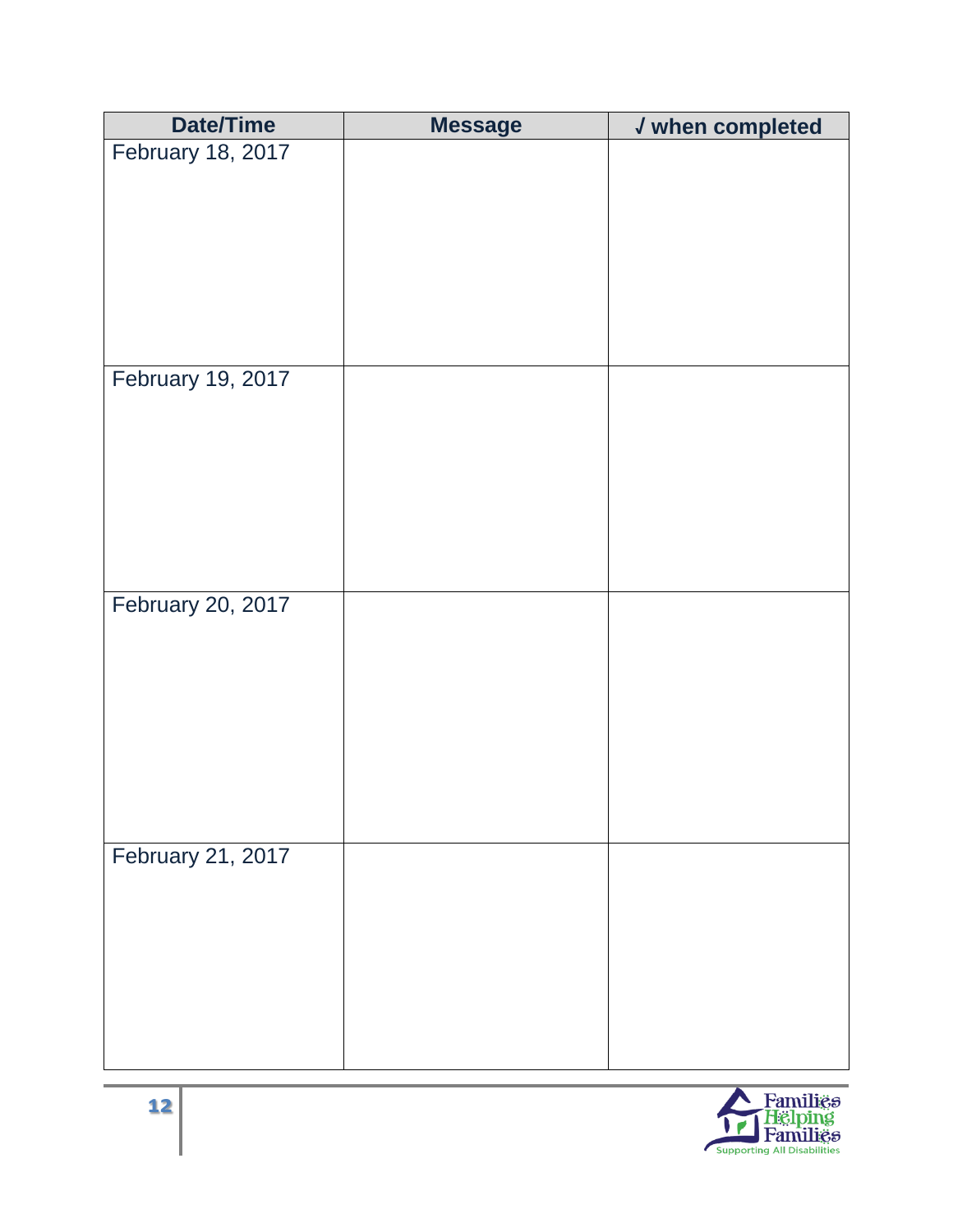| <b>Date/Time</b>  | <b>Message</b> | √ when completed |
|-------------------|----------------|------------------|
| February 22, 2017 |                |                  |
|                   |                |                  |
|                   |                |                  |
|                   |                |                  |
|                   |                |                  |
|                   |                |                  |
|                   |                |                  |
|                   |                |                  |
| February 23, 2017 |                |                  |
|                   |                |                  |
|                   |                |                  |
|                   |                |                  |
|                   |                |                  |
|                   |                |                  |
|                   |                |                  |
| February 24, 2017 |                |                  |
|                   |                |                  |
|                   |                |                  |
|                   |                |                  |
|                   |                |                  |
|                   |                |                  |
|                   |                |                  |
|                   |                |                  |
| February 25, 2017 |                |                  |
|                   |                |                  |
|                   |                |                  |
|                   |                |                  |
|                   |                |                  |
|                   |                |                  |
|                   |                |                  |
|                   |                |                  |
|                   |                |                  |

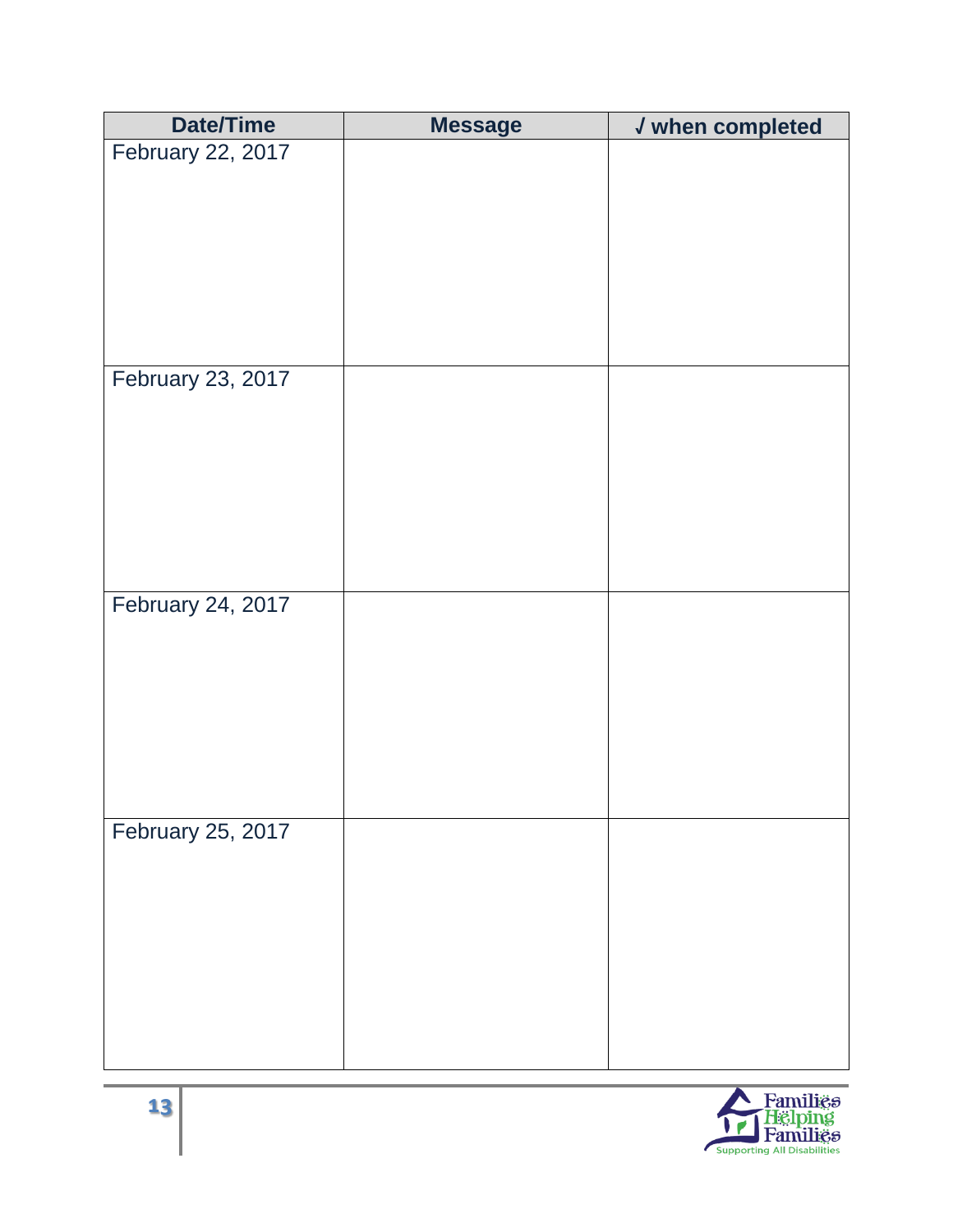| <b>Date/Time</b>  | <b>Message</b>                                    | √ when completed |
|-------------------|---------------------------------------------------|------------------|
| February 26, 2017 |                                                   |                  |
|                   |                                                   |                  |
|                   |                                                   |                  |
|                   |                                                   |                  |
|                   |                                                   |                  |
|                   |                                                   |                  |
|                   |                                                   |                  |
| February 27, 2017 |                                                   |                  |
|                   |                                                   |                  |
|                   |                                                   |                  |
|                   |                                                   |                  |
|                   |                                                   |                  |
|                   |                                                   |                  |
| February 28, 2017 |                                                   |                  |
|                   |                                                   |                  |
|                   |                                                   |                  |
|                   |                                                   |                  |
|                   |                                                   |                  |
|                   |                                                   |                  |
|                   |                                                   |                  |
| March 1, 2017     | The day has finally<br>arrived to post your first |                  |
|                   | story or share or retweet                         |                  |
|                   | something else already                            |                  |
|                   | posted.                                           |                  |
|                   |                                                   |                  |
|                   |                                                   |                  |
|                   |                                                   |                  |

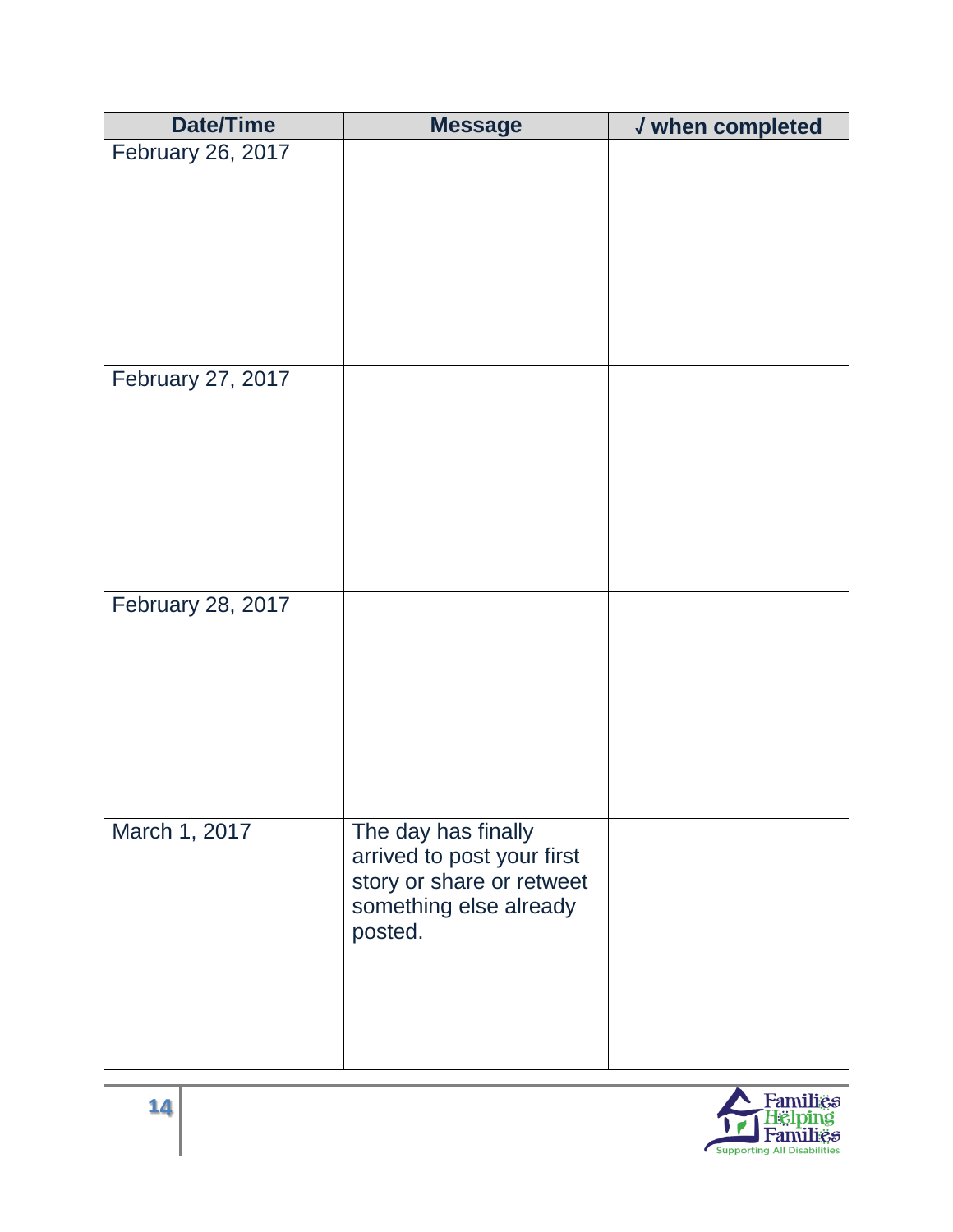| <b>J</b> when completed<br>March 2, 2017<br>March 3, 2017 |
|-----------------------------------------------------------|
|                                                           |
|                                                           |
|                                                           |
|                                                           |
|                                                           |
|                                                           |
|                                                           |
|                                                           |
|                                                           |
|                                                           |
|                                                           |
|                                                           |
|                                                           |
|                                                           |
|                                                           |
| March 4, 2017                                             |
|                                                           |
|                                                           |
|                                                           |
|                                                           |
|                                                           |
|                                                           |
|                                                           |
|                                                           |
| March 5, 2017                                             |
|                                                           |
|                                                           |
|                                                           |
|                                                           |
|                                                           |
|                                                           |

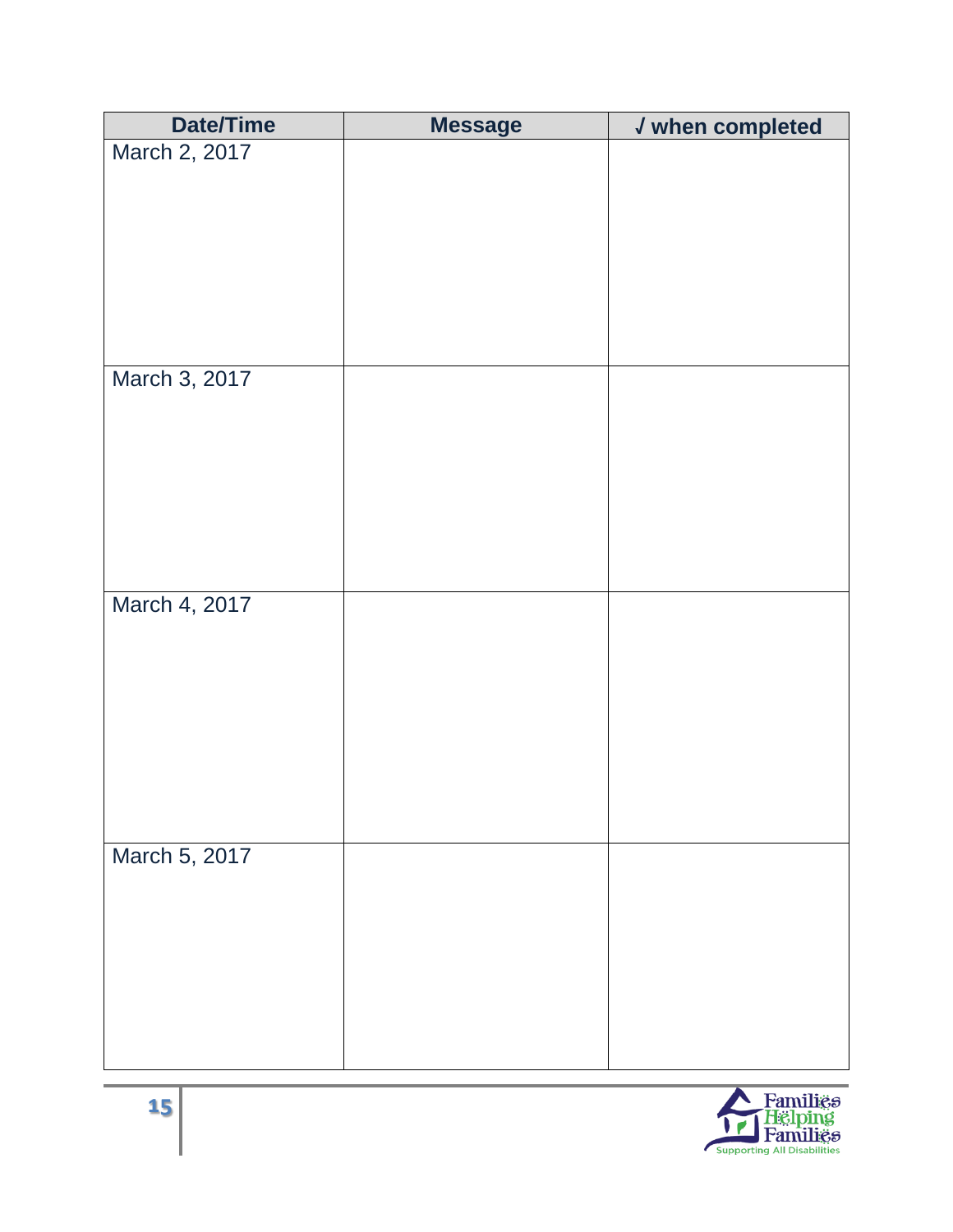| <b>Date/Time</b> | <b>Message</b> | <b>J</b> when completed |
|------------------|----------------|-------------------------|
| March 6, 2017    |                |                         |
|                  |                |                         |
|                  |                |                         |
|                  |                |                         |
|                  |                |                         |
|                  |                |                         |
|                  |                |                         |
|                  |                |                         |
|                  |                |                         |
| March 7, 2017    |                |                         |
|                  |                |                         |
|                  |                |                         |
|                  |                |                         |
|                  |                |                         |
|                  |                |                         |
|                  |                |                         |
| March 8, 2017    |                |                         |
|                  |                |                         |
|                  |                |                         |
|                  |                |                         |
|                  |                |                         |
|                  |                |                         |
|                  |                |                         |
| March 9, 2017    |                |                         |
|                  |                |                         |
|                  |                |                         |
|                  |                |                         |
|                  |                |                         |
|                  |                |                         |
|                  |                |                         |

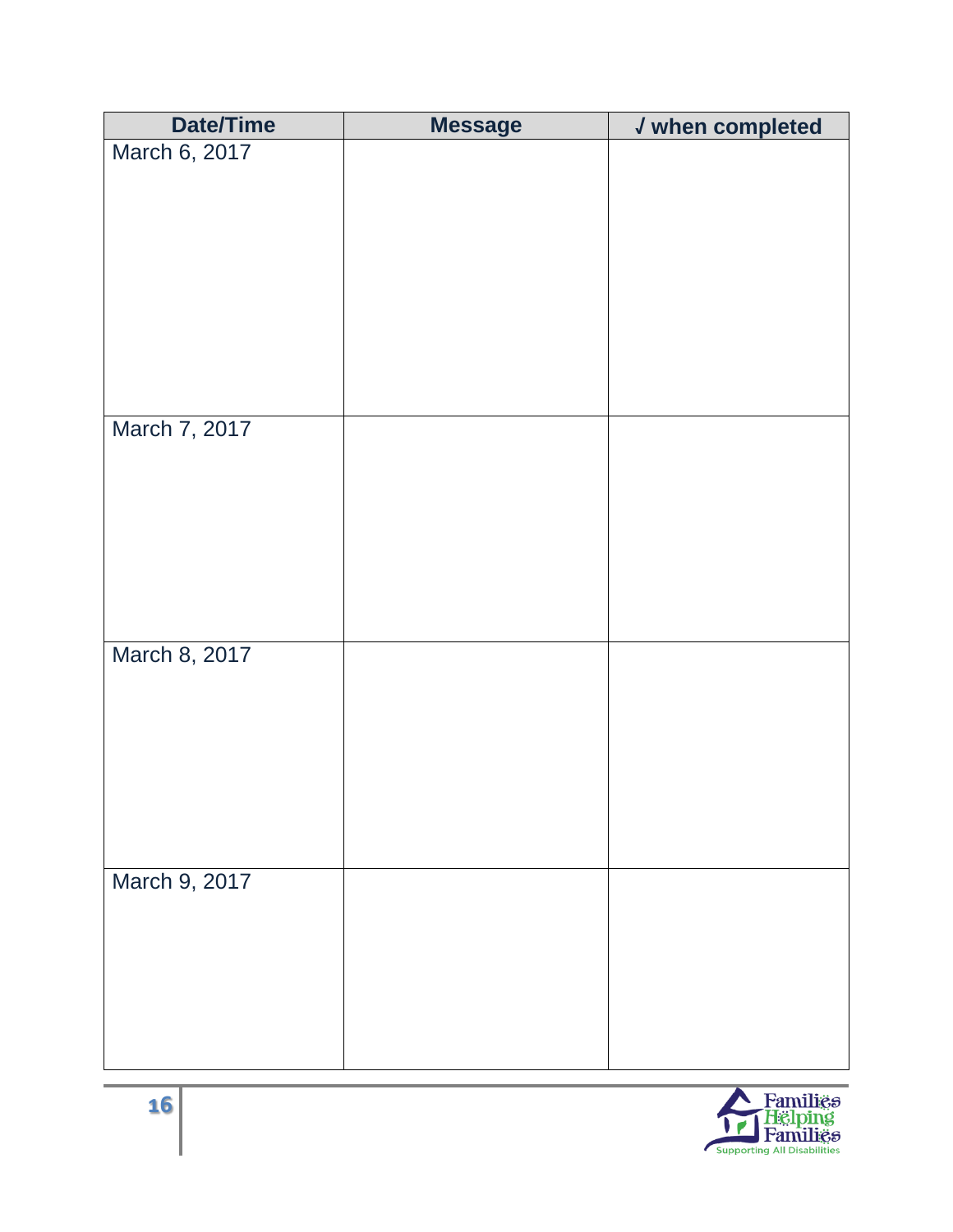| <b>Date/Time</b> | <b>Message</b> | <b>J</b> when completed |
|------------------|----------------|-------------------------|
| March 10, 2017   |                |                         |
|                  |                |                         |
|                  |                |                         |
|                  |                |                         |
|                  |                |                         |
|                  |                |                         |
|                  |                |                         |
|                  |                |                         |
| March 11, 2017   |                |                         |
|                  |                |                         |
|                  |                |                         |
|                  |                |                         |
|                  |                |                         |
|                  |                |                         |
|                  |                |                         |
|                  |                |                         |
| March 12, 2017   |                |                         |
|                  |                |                         |
|                  |                |                         |
|                  |                |                         |
|                  |                |                         |
|                  |                |                         |
|                  |                |                         |
| March 13, 2017   |                |                         |
|                  |                |                         |
|                  |                |                         |
|                  |                |                         |
|                  |                |                         |
|                  |                |                         |
|                  |                |                         |
|                  |                |                         |

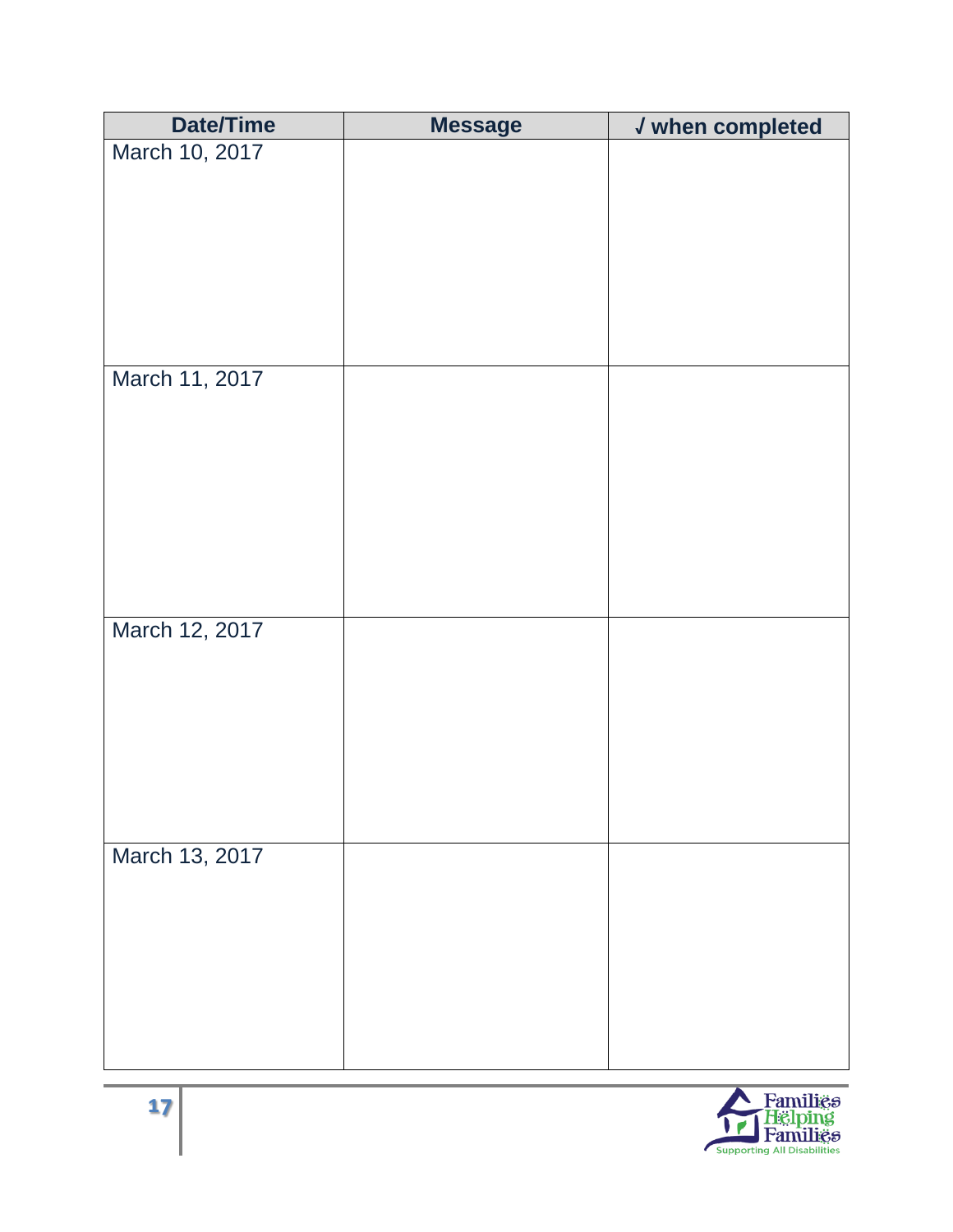| <b>Date/Time</b> | <b>Message</b> | <b>J</b> when completed |
|------------------|----------------|-------------------------|
| March 14, 2017   |                |                         |
|                  |                |                         |
|                  |                |                         |
|                  |                |                         |
|                  |                |                         |
|                  |                |                         |
|                  |                |                         |
| March 15, 2017   |                |                         |
|                  |                |                         |
|                  |                |                         |
|                  |                |                         |
|                  |                |                         |
|                  |                |                         |
|                  |                |                         |
|                  |                |                         |
|                  |                |                         |
| March 16, 2017   |                |                         |
|                  |                |                         |
|                  |                |                         |
|                  |                |                         |
|                  |                |                         |
|                  |                |                         |
|                  |                |                         |
| March 17, 2017   |                |                         |
|                  |                |                         |
|                  |                |                         |
|                  |                |                         |
|                  |                |                         |
|                  |                |                         |
|                  |                |                         |

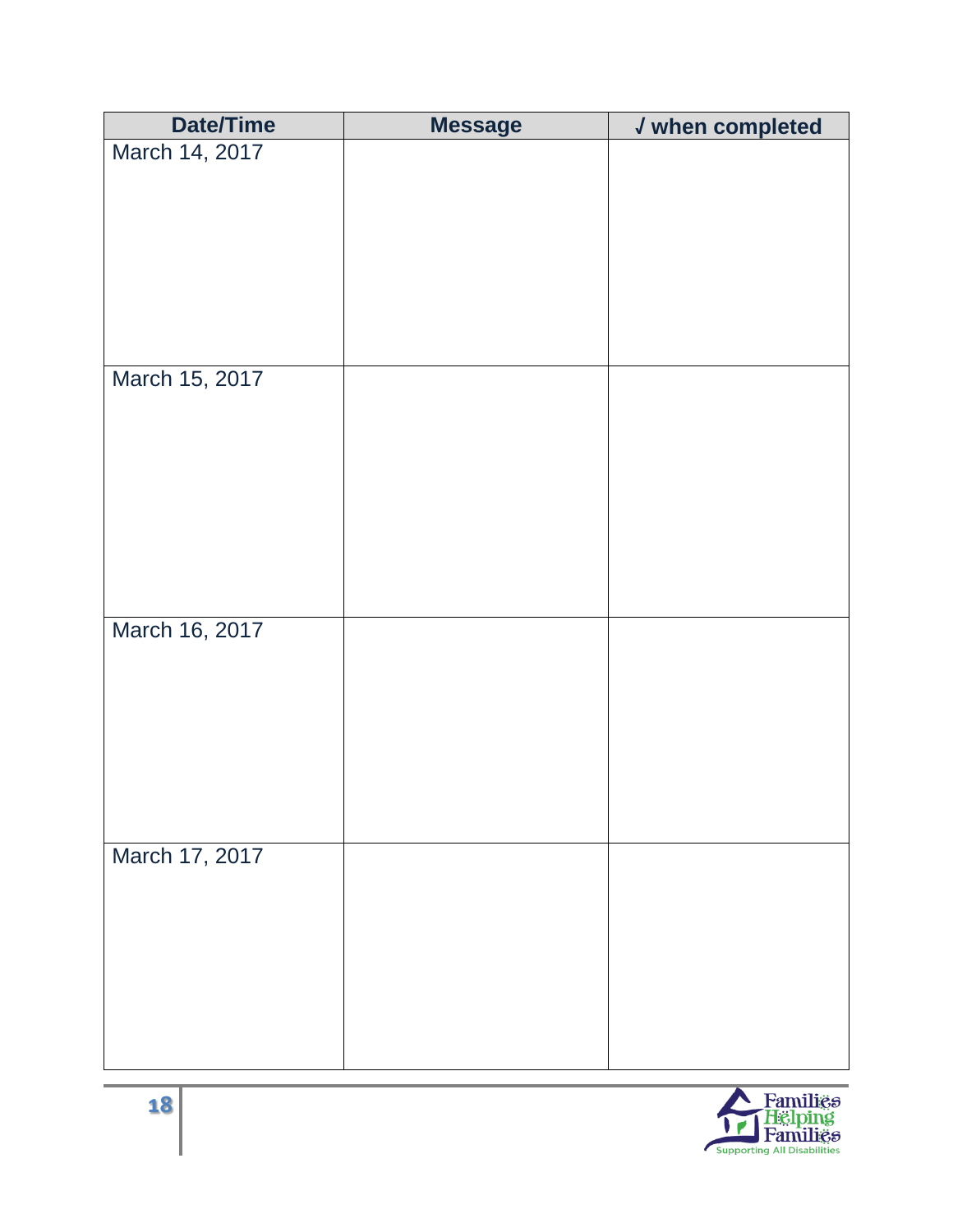| <b>Date/Time</b> | <b>Message</b> | <b>J</b> when completed |
|------------------|----------------|-------------------------|
| March 18, 2017   |                |                         |
|                  |                |                         |
|                  |                |                         |
|                  |                |                         |
|                  |                |                         |
|                  |                |                         |
|                  |                |                         |
| March 19, 2017   |                |                         |
|                  |                |                         |
|                  |                |                         |
|                  |                |                         |
|                  |                |                         |
|                  |                |                         |
|                  |                |                         |
|                  |                |                         |
|                  |                |                         |
| March 20, 2017   |                |                         |
|                  |                |                         |
|                  |                |                         |
|                  |                |                         |
|                  |                |                         |
|                  |                |                         |
|                  |                |                         |
|                  |                |                         |
|                  |                |                         |
|                  |                |                         |
|                  |                |                         |
|                  |                |                         |
|                  |                |                         |
|                  |                |                         |
| March 21, 2017   |                |                         |

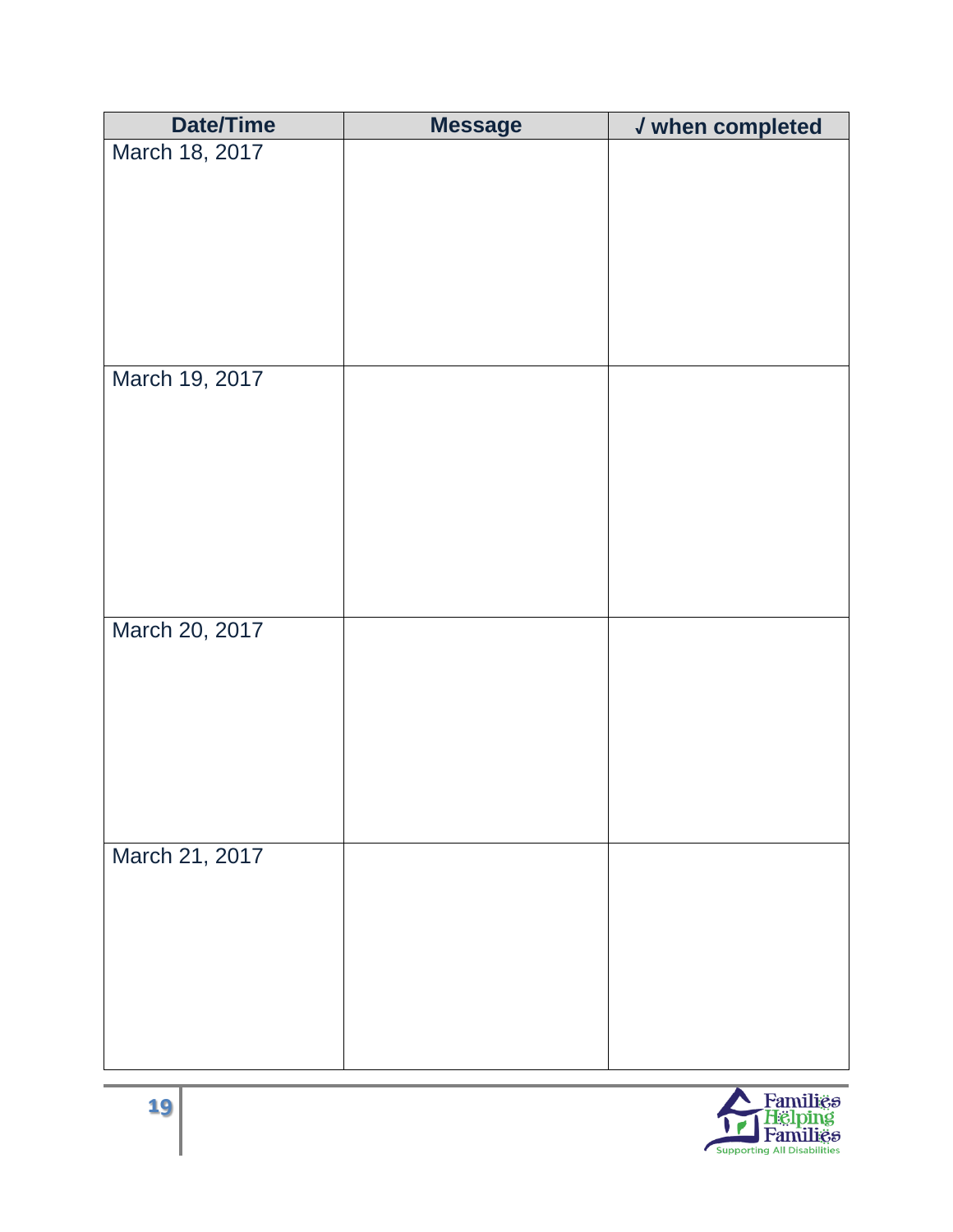| <b>Date/Time</b> | <b>Message</b> | <b>J</b> when completed |
|------------------|----------------|-------------------------|
| March 22, 2017   |                |                         |
|                  |                |                         |
|                  |                |                         |
|                  |                |                         |
|                  |                |                         |
|                  |                |                         |
|                  |                |                         |
|                  |                |                         |
| March 23, 2017   |                |                         |
|                  |                |                         |
|                  |                |                         |
|                  |                |                         |
|                  |                |                         |
|                  |                |                         |
|                  |                |                         |
|                  |                |                         |
| March 24, 2017   |                |                         |
|                  |                |                         |
|                  |                |                         |
|                  |                |                         |
|                  |                |                         |
|                  |                |                         |
|                  |                |                         |
|                  |                |                         |
| March 25, 2017   |                |                         |
|                  |                |                         |
|                  |                |                         |
|                  |                |                         |
|                  |                |                         |
|                  |                |                         |
|                  |                |                         |
|                  |                |                         |

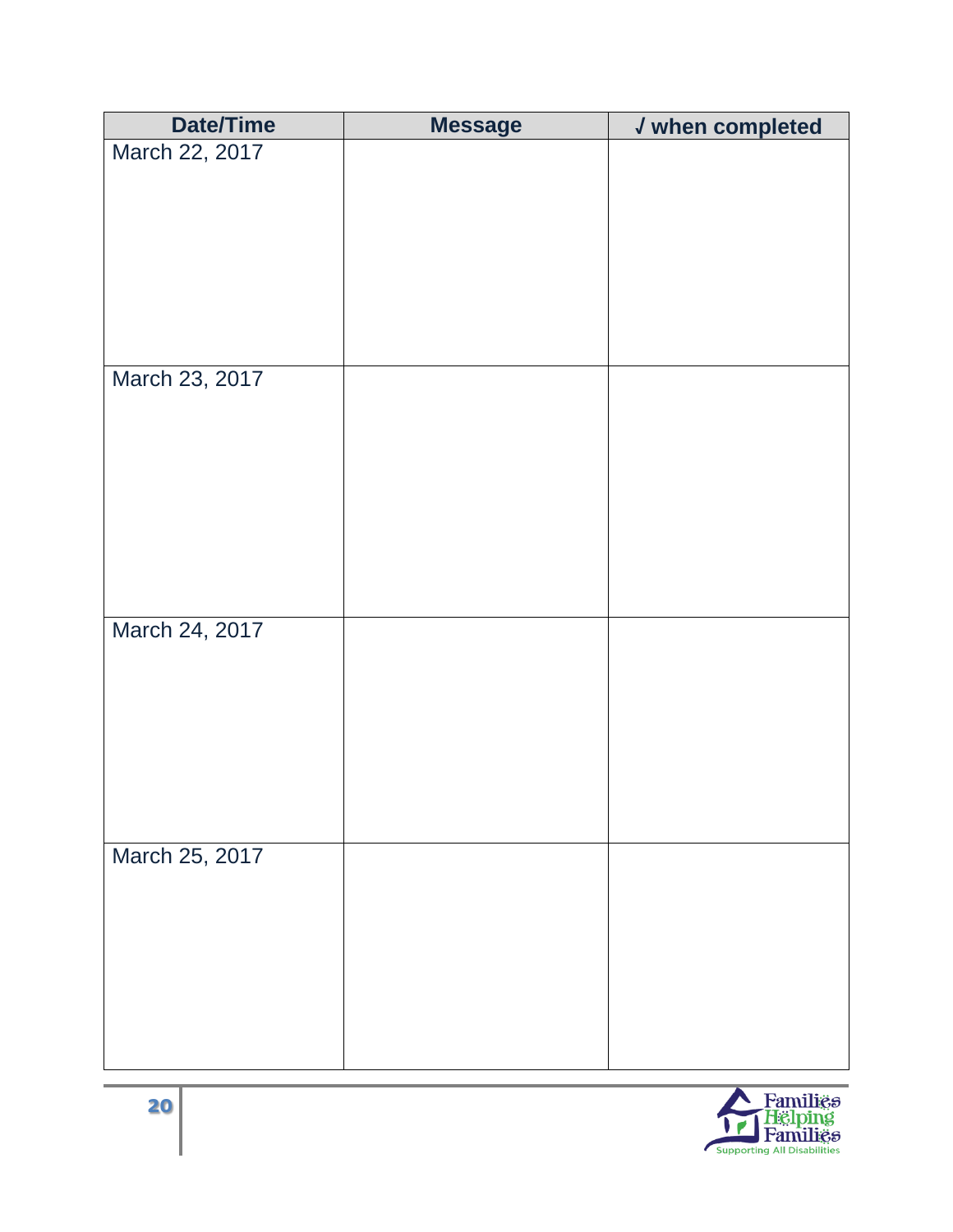| Date/Time      | <b>Message</b> | <b>J</b> when completed |
|----------------|----------------|-------------------------|
| March 26, 2017 |                |                         |
|                |                |                         |
|                |                |                         |
|                |                |                         |
|                |                |                         |
|                |                |                         |
|                |                |                         |
| March 27, 2017 |                |                         |
|                |                |                         |
|                |                |                         |
|                |                |                         |
|                |                |                         |
|                |                |                         |
|                |                |                         |
| March 28, 2017 |                |                         |
|                |                |                         |
|                |                |                         |
|                |                |                         |
|                |                |                         |
|                |                |                         |
|                |                |                         |
| March 29, 2017 |                |                         |
|                |                |                         |
|                |                |                         |
|                |                |                         |
|                |                |                         |
|                |                |                         |
|                |                |                         |